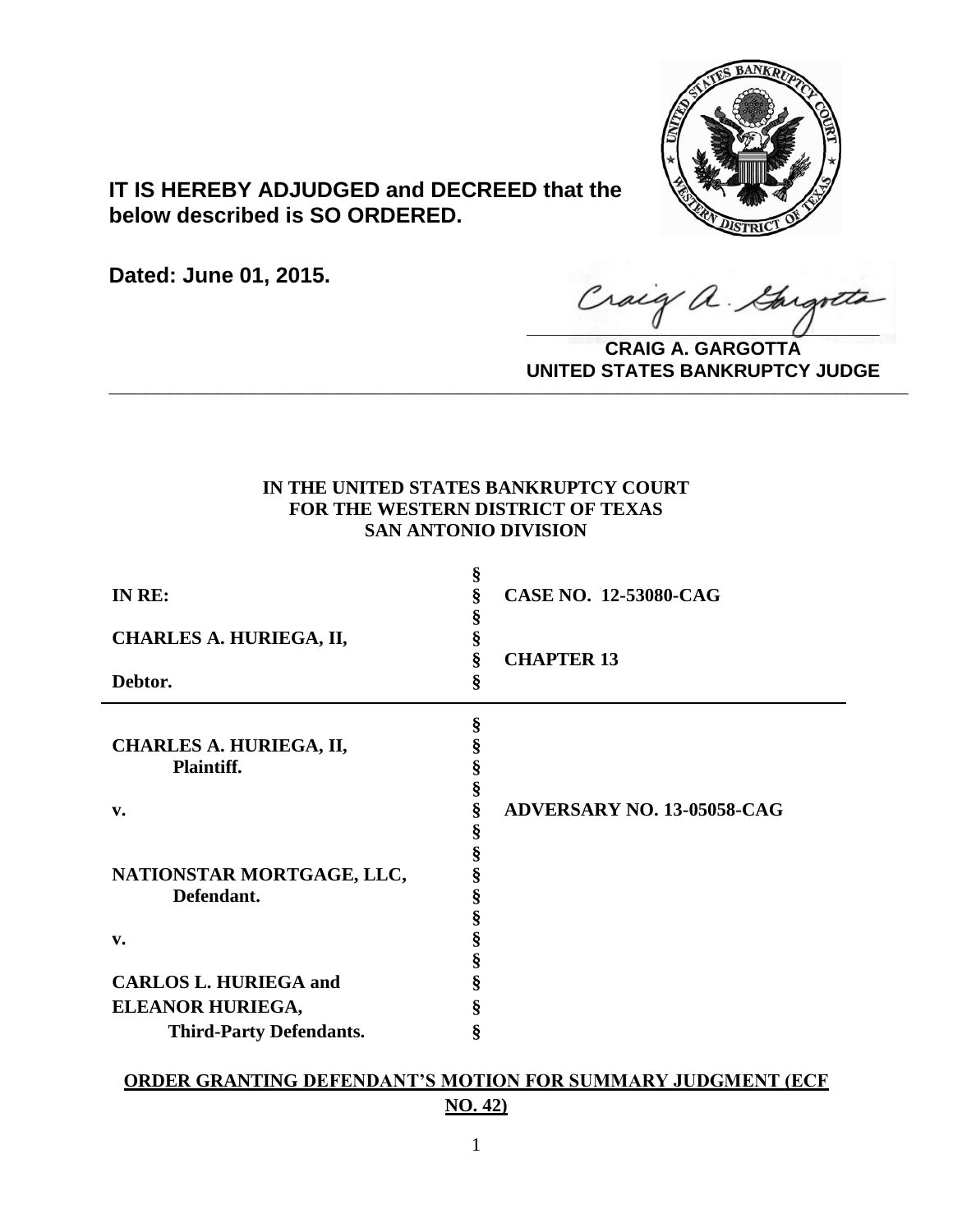Came on to be considered the above-numbered adversary proceeding, and in particular, Defendant Nationstar Mortgage, LLC's Motion for Summary Judgment (ECF No. 42) ("Motion For Summary Judgment") filed on October 6, 2014, responses thereto, arguments of counsel, and supporting evidence. Venue is proper under 28 U.S.C.  $\S$  1408(1)(2012). This proceeding is referred to this Court under the District Court's Standing Order of Reference.

This Court has jurisdiction over this matter under 28 U.S.C. § 157(b)(2)(K)(2012). The parties seek to determine the extent of a lien and therefore this matter "stems from the bankruptcy itself" and may constitutionally be decided by a bankruptcy judge. *Lopez v. Credit Union One* (*In re Lopez)*, 511 B.R. 517, 519 (Bankr. N.D. Ill. 2014) (referencing *Stern v. Marshall*, 131 S.Ct. 2594, 2618 (2011)).<sup>1</sup>

## **LEGAL STANDARD FOR SUMMARY JUDGMENT**

Federal Rule of Bankruptcy Procedure 7056 applies Rule 56(c) of the Federal Rules of Civil Procedure to adversary proceedings. Summary judgment is appropriate "if the pleadings, depositions, answers to interrogatories, and admissions on file, together with the affidavits, if any, show that there is no genuine issue as to any material fact and that the moving party is entitled to a judgment as a matter of law." Fed. R. Civ. P. 56(c); *Celotex Corp. v. Catrett*, 477 U.S. 317, 322 (1986). If summary judgment is appropriate, the Court may resolve the case as a matter of law. *Celotex Corp.*, 477 U.S. at 323; *Blackwell v. Barton*, 34 F.3d 298, 301 (5th Cir. 1994). The Fifth Circuit has stated "[t]he standard of review is not merely whether there is a sufficient factual dispute to permit the case to go forward, but whether a rational trier of fact could find for the non-moving party based upon evidence before the court." *James v. Sadler*,

 $1$  On April 27, 2015, the Court held a status hearing on this matter, where both parties, on the record, agreed that this Court lacks jurisdiction over Defendant's Texas Constitutional Mechanics Lien claims.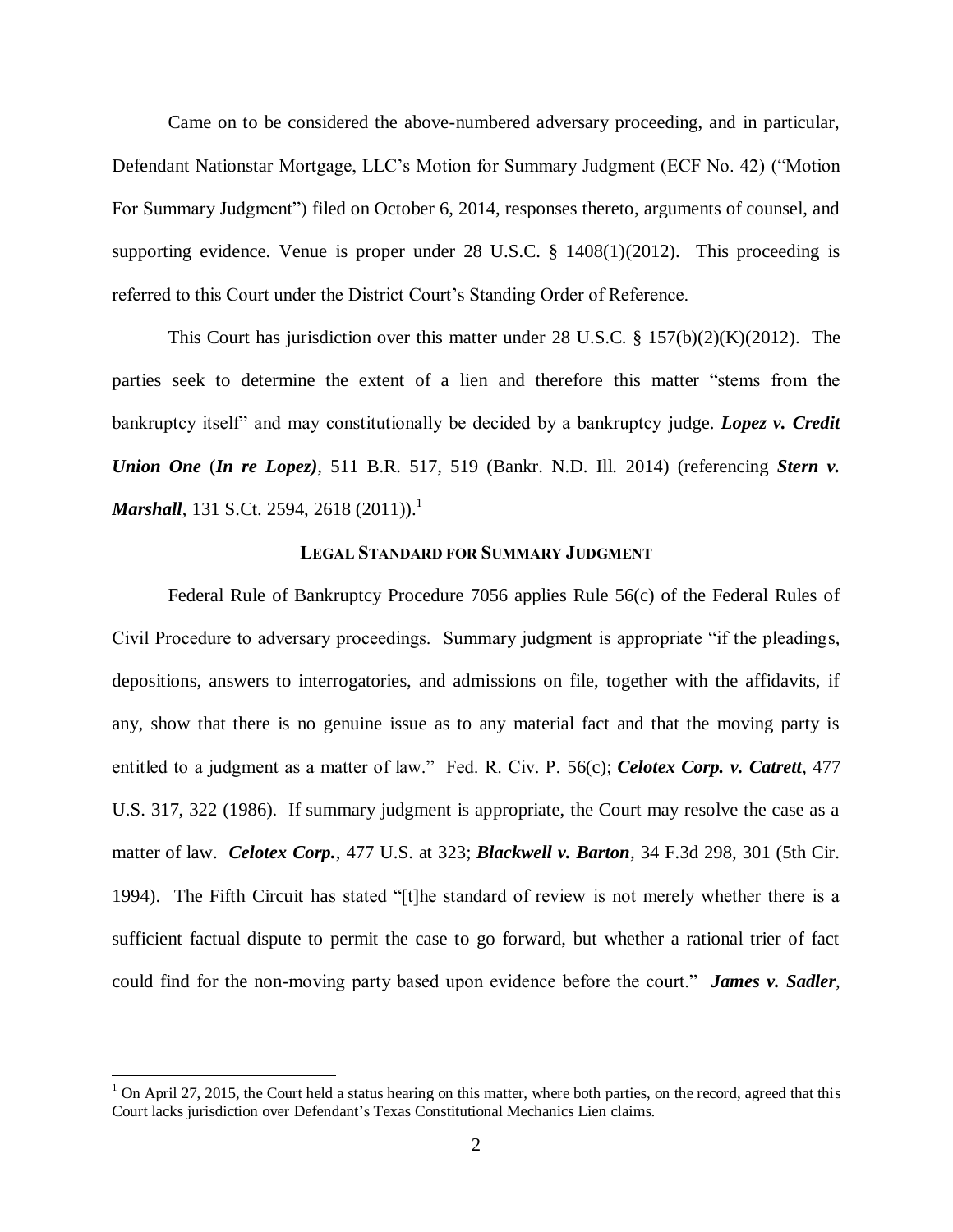909 F.2d 834, 837 (5th Cir. 1990) (citing *Matsushita Elec. Indus. Co., Ltd. v. Zenith Radio Corp.*, 475 U.S. 574, 586 (1986)).

To the extent that the non-moving party asserts the existence of factual disputes, the evidence offered by the non-moving party to support those factual contentions must be of a quality sufficient so that a rational fact finder might, at trial, find in favor of the non-moving party. *Matsushita,* 475 U.S. at 585–87 (1986) (non-moving party "must do more than simply show that there is some metaphysical doubt as to material facts"); *Anderson v. Liberty Lobby, Inc.*, 477 U.S. 242, 249–50 (1986) ("adverse party's response . . . must set forth specific facts showing that there is a genuine issue for trial"). If the record "taken as a whole, could not lead a rational trier of fact to find for the non-moving party, then there is no genuine issue for trial." *LeMaire v. Louisiana*, 480 F.3d 383, 390 (5th Cir. 2007). In determining whether a genuine issue of material fact exists, the non-moving party must respond to a proper motion for summary judgment with specific facts demonstrating that such genuine issue exists. A genuine issue of material fact is not raised by mere conclusory allegations or bald assertions unsupported by specific facts. *Leon Chocron Publcidad Y Editoria, S.A. v. Jymm Swaggart Ministries*, 990 F.2d 1253 (5th Cir. 1993).

#### **BACKGROUND**

In 1979, Plaintiff Charles Huriega, II's ("Debtor") parents, Carlos and Eleanor Huriega, acquired 61.724 acres in Kendall County, Texas. The Huriega family built a home on a 1.258 acre tract that was later surveyed off from the rest of the Kendall County Property ("Lot 1"). Debtor and his family resided in that structure as their principal residence for approximately twenty years.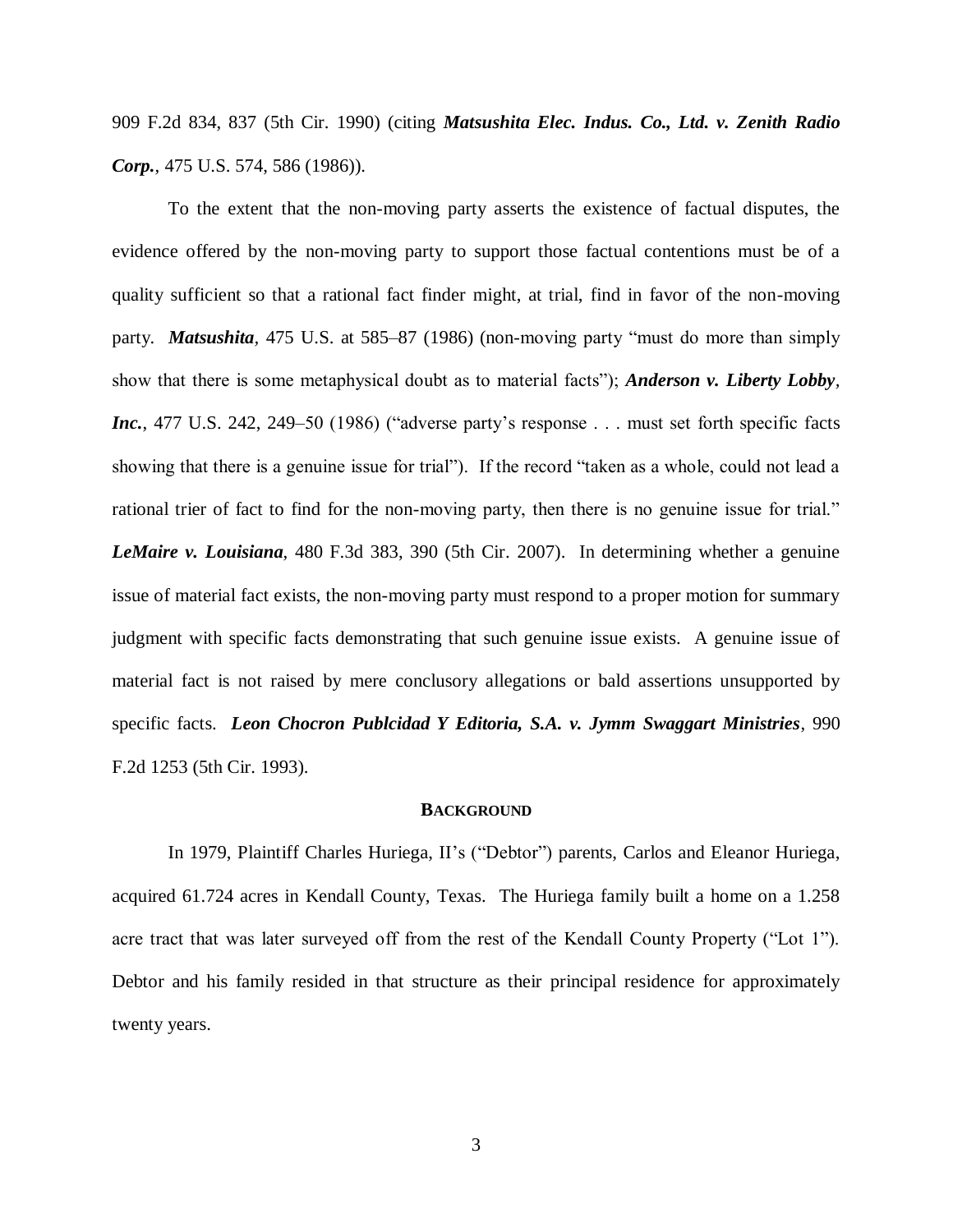Debtor and his now ex-spouse sought to build another structure on a 2.561 acre tract on the Kendall County Property ("Lot 2") that abuts Lot 1. Debtor intended to build a structure that would attach to the existing structure on Lot 1 but would be wholly located in Lot 2. Debtor is an architect and owned and operated a construction company. Therefore, in 2003, Debtor and his now ex-spouse entered into a construction contract with his construction company for the construction of this structure on Lot 2.

Debtor sought financing for this project from Bank of America. Debtor and Bank of America executed a Note in the amount of \$220,488.00, secured by a deed of trust lien on Lot 2 (the "2003 Deed of Trust"). The parties dispute whether Bank of America was apprised of Debtor's intentions to integrate the new structure on Lot 2 with the existing structure on Lot  $1<sup>2</sup>$ Regardless, both parties agreed at hearing on this matter, and at a subsequent status conference, that Bank of America held a valid deed of trust lien on the structure on Lot 2. The 2003 Deed of Trust was subsequently assigned to Nationstar Mortgage LLC (the "Defendant"). At the time of the execution of the 2003 Deed of Trust, the structure on Lot 2 was intended to be and was subsequently used as part of Debtor's principal residence.<sup>3</sup>

The history of ownership of Lots 1 and 2 is also disputed. Debtor contends that he entrusted his now ex-spouse to transfer the title of Lot 1 to herself and Debtor from Debtor's parents, but instead both Lots 1 and 2 were transferred. At the time the 2003 Deed of Trust was

 $\overline{\phantom{a}}$ 

 $2$  Debtor argues that Bank of America was provided a slab survey that contained a reference to an "old house" immediately to the west of the structure that was constructed on Lot 2, and Bank of America arranged for a construction site inspection. (ECF No. 47 ¶8). Defendant claims that Debtor failed to inform Bank of America that Debtor intended to physically attach the single family residence on Lot 2 to a structure already existing on an adjoining tract of land. (ECF No. 42 ¶3)

<sup>3</sup> *See* ECF No. 42, Defendant's Exhibit 12 (Deposition of Charles A. Huriega, II), P 67, Lines 17–22.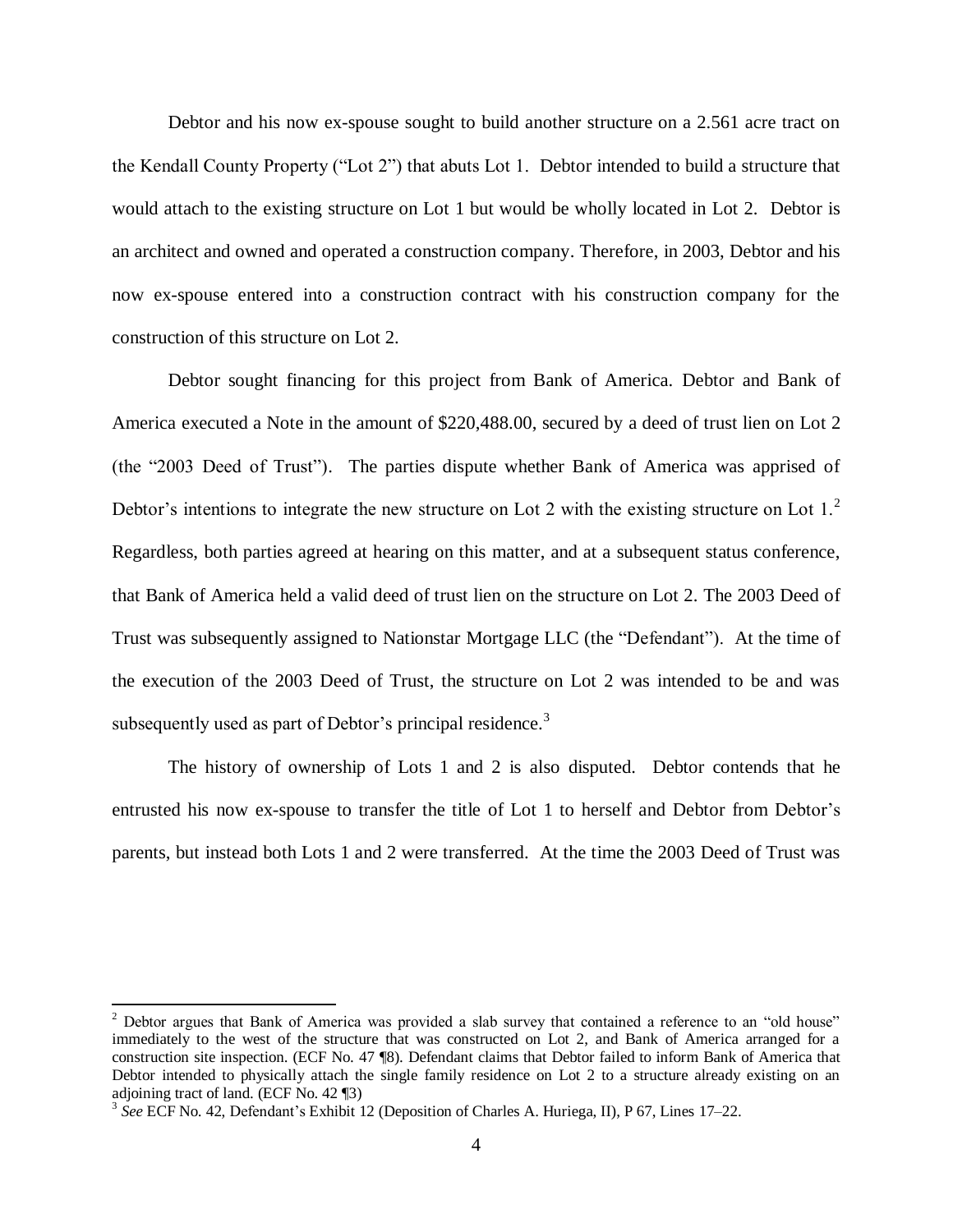executed. Debtor and his ex-spouse were the owners of Lots 1 and  $2<sup>4</sup>$  Debtor subsequently deeded Lot 1 back to his parents.

Debtor filed his Chapter 13 bankruptcy on October 2, 2012—a day before Bank of America posted the Property on Lot 2 for non-judicial foreclosure. Debtor listed Defendant's assignor, Bank of America, as a lienholder on his Schedule D, holding a secured claim in the amount of \$197,708.29. On July 24, 2013, Plaintiff filed this Adversary Case seeking to determine the validity and extent of Defendant's 2003 Deed of Trust lien. On October 6, 2014, Defendant filed this Motion for Summary Judgment seeking declaratory relief recognizing Defendant's 2003 Deed of Trust lien as a valid deed of trust lien against Debtor's principal residence; a finding that Defendant's rights under the 2003 Deed of Trust lien are protected from modification by 11 U.S.C. § 1322(b)(2)<sup>5</sup>; and a finding that Defendant holds valid Texas Mechanic's Liens on Lots 1 and 2.

At the initial hearing on Defendant's Motion for Summary Judgment, held on October 6, 2014, the parties came to a number of agreements—that were reiterated at a status hearing on this matter held on April 27, 2015. First, the parties agree that Defendant holds a valid deed of trust lien against Lot 2—i.e. the 2003 Deed of Trust is valid. Second, the parties agree that this Court does not have subject matter jurisdiction over Defendant's Texas Mechanic's Lien claims. As such, the sole relief left for determination by this Court in Defendant's Motion for Summary Judgment is the applicability and effect  $\S$  1322(b)(2).<sup>6</sup>

<sup>4</sup> None of the parties realized that both Lots 1 and 2 had been transferred until years later. As part of Debtor's divorce with his former spouse, his former spouse deeded both Lots 1 and 2 to Debtor, and Debtor then deed Lot 1 back to his parents.

<sup>5</sup> Unless otherwise noted, all statutory references are to 11 U.S.C., *et seq*.

<sup>6</sup> Defendant also claims that it is entitled to attorney's fees and costs pursuant to Tex. Prop. Code Ann. § 53.156 (West 2011). Defendant may submit a request for attorney's fees and costs to be considered in accordance with Fed. R. Civ. P. 7054 and Local Rules within 14 days of entry of this order.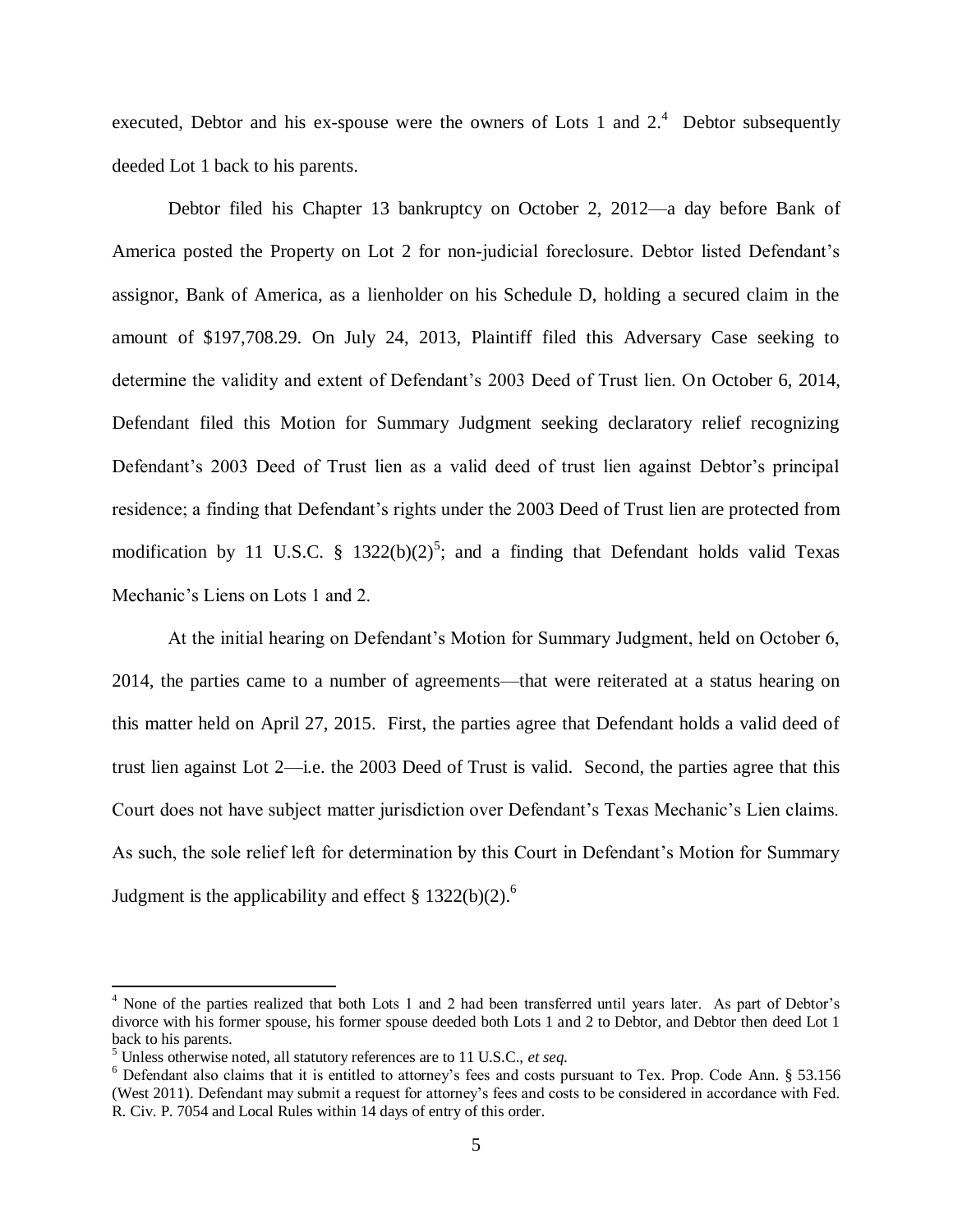### **ISSUE**

Is the 2003 Deed of Trust "a claim secured only by a security interest in real property that is the debtor's principal residence" within the meaning of § 1322(b)(2), where the 2003 Deed of Trust is only secured by the portion of Debtor's principal residence located on Lot 2?

## **DISCUSSION**

 A Chapter 13 plan usually may modify the rights of the holders of secured claims; however, a Chapter 13 plan *may not* modify the holders of secured claims that are "secured only by a security interest in real property that is the debtor's principal residence." § 1322(b)(2). The Bankruptcy Code defines the term "debtor's principal residence" as "a residential structure if used as the principal residence by the debtor, including incidental property without regard to whether that structure is attached to real property."  $\S$  101(13)(A).

To determine whether a property is the debtor's principal residence, courts in this circuit look to the time the loan was made. *See* 8 *Collier On Bankruptcy* ¶ 1322.06[1][a] (Alan N. Resnick & Henry J. Sommer, eds., 16th ed.) (noting circuit split). Additionally, the relevant inquiry under § 1322(b) is not what the lender believed, but rather whether the property was in fact debtor's principal residence. *In re Lopez*, 511 B.R. at 522. Therefore, while the parties dispute whether Debtor fully disclosed his intention to integrate the two structures, this dispute is inconsequential to the application of  $\S$  1322(b)(2). It is uncontroverted that at the time the 2003 Deed of Trust was executed, the structure to be built was to be, and was subsequently used as, a part of Debtor's principal residence.<sup>7</sup>

 $\overline{\phantom{a}}$ 

<sup>&</sup>lt;sup>7</sup> When asked if Debtor was "using the entire structure as [his] [principal] residence," Debtor replied "[y]es, as you -- as anybody uses their house, there are portions in the existing residence that I use and then there are portions in the new residence that I use." ECF No. 42, Defendant's Exhibit 12 (Deposition of Charles A. Huriega, II), P 67, Lines 17–22. Debtor's description of his use of both structures comports with the Bankruptcy Code's definition of a "principal residence." *See* § 101(13)(A). "Principal residence" extends to any residential structure if used as the principal residence by the debtor and explicitly includes even incidental property. *Id*. Further, Debtor "agreed with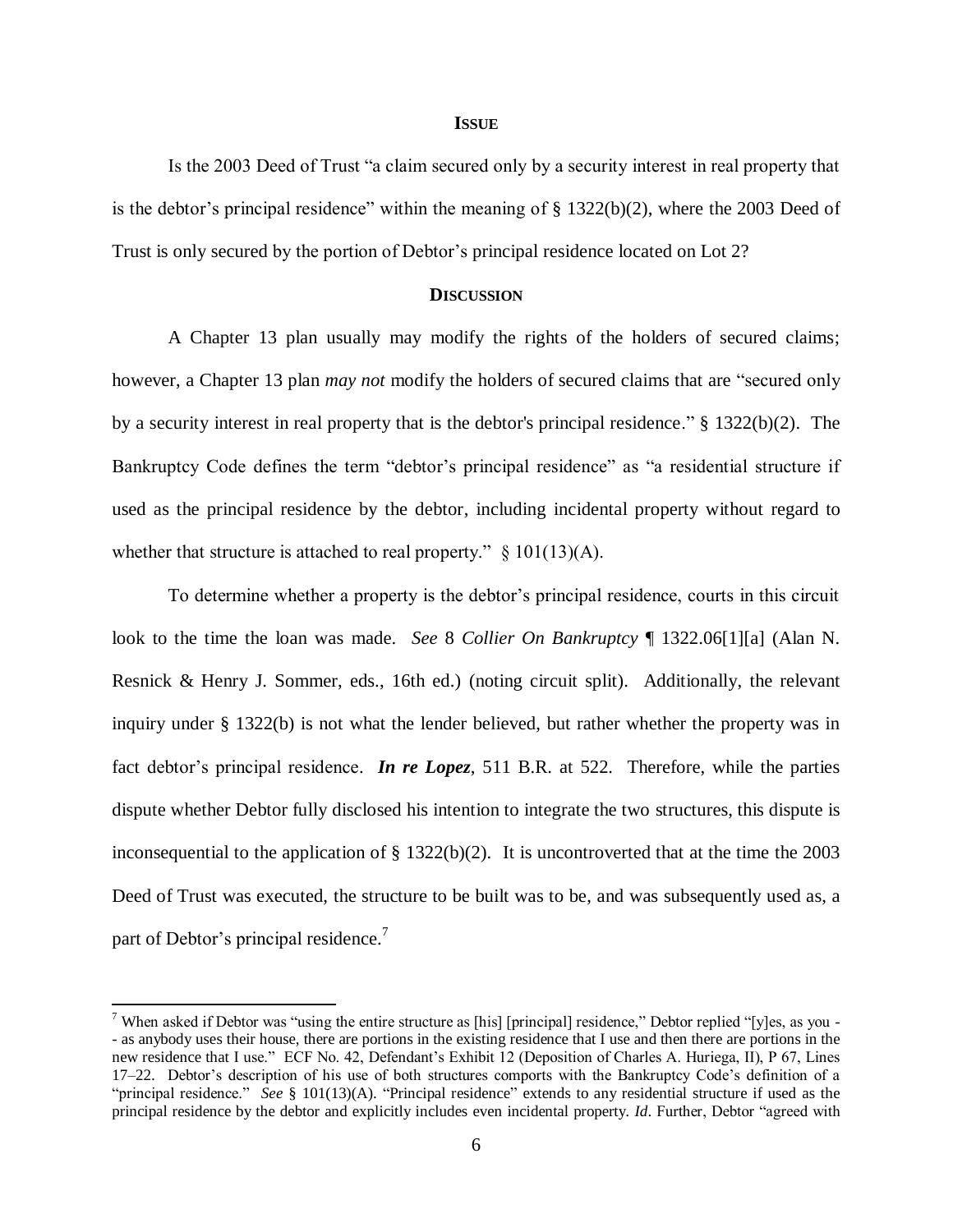Nonetheless, Debtor argues that because the 2003 Deed of Trust lien only encumbers part of Debtor's principal residence, the anti-modification provision of  $\S$  1322(b)(2) does not apply. A claim secured by real property that is, even in part, not the debtor's principal residence does not fall under the terms of § 1322(b)(2). *Scarborough v. Chase Manhattan Mortg. (In re Scarborough)*, 461 F.3d 406, 411 (3d Cir. 2006). Whereas, a claim that is only secured by a principal residence *does* fall under the terms of § 1322(b)(2), even if that claim is not wholly secured. *See Nobelman v. Am. Sav. Bank*, 508 U.S. 324, 333 (1993); *see also* 8 *Collier On Bankruptcy* ¶ 1322.06[1][a] (Alan N. Resnick & Henry J. Sommer, eds., 16th ed.).

Allowing Debtor to modify Defendant's rights under the 2003 Deed of Trust would allow Debtor to modify a claim secured *only* by a security interest in real property that is Debtor's principal residence. This conflicts with the plain language of  $\S$  1322(b)(2). While the statute does not speak directly to an instance where the claim is secured by only a portion of a debtor's principal residence, the legislative intent of § 1322(b)(2) is instructive. The primary purpose of § 1322(b)(2) is to encourage the flow of capital into the home lending market. *See Nobelman***,** 508 U.S. at 332 (Stevens, J., concurring). Therefore, § 1322(b)(2)'s anti-modification provision is meant to protect home mortgage lenders rather than home owners. *Matter of Washington*, 967 F.2d 173, 175 (5th Cir. 1992). Permitting Debtor to escape  $\S$  1322(b)(2)'s anti-modification provision solely because his principal residence was attached to and integrated with another structure favors Debtor's interests over the home mortgage lender—in derogation of legislative intent.<sup>8</sup>

 $\overline{\phantom{a}}$ 

Defendants' counsel's characterization of the house on Lot 1 and the addition of Lot 2 as comprising his principal residence." ECF No. 47 ¶ 27 (Plaintiff's Response).

<sup>&</sup>lt;sup>8</sup> A scenario could be imagined where cunning debtors insulate themselves from § 1322(b)(2) by purposefully restricting home mortgage creditor's interests to less than the debtor's complete principal residence. This scenario is in conflict with the legislative intent of  $\S$  1322(b)(2).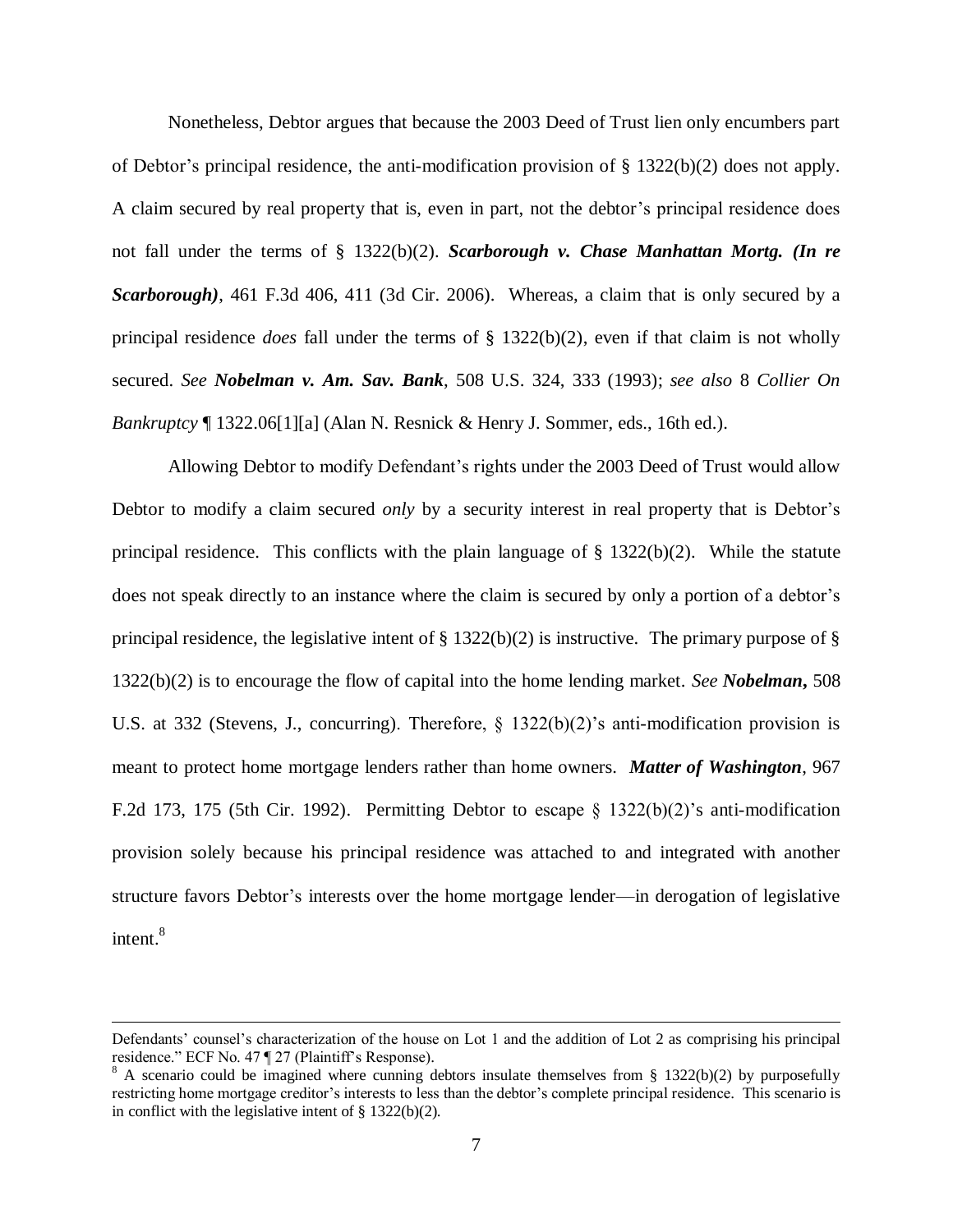If a lien on a debtor's primary residence was wholly unsecured, then that lien is not subject to the anti-modification clause. *Bartee v. Tara Colony Homeowners Assoc. (In re Bartee)*, 212 F.3d 277, 296 (5th Cir. 2000). A wholly unsecured claim is one for which the supporting collateral holds no remaining value. *Id.* at n.3. Here, while the value of Debtor's principal residence on Lot 2 may be diminished by its attachment and integration to another structure, there is *some* value remaining in the portion of the residence encumbered by the 2003 Deed of Trust.<sup>9</sup> Therefore, § 1322(b)(2) prohibits the modification of any of Defendant's rights under the 2003 Deed of Trust.

### **CONCLUSION**

Having reviewed Defendant Nationstar Mortgage, LLC's Motion for Summary Judgment (ECF No. 42) ("Motion For Summary Judgment") filed on October 6, 2014, responses thereto, arguments of counsel, and supporting evidence, the Court finds that Defendant's rights under the 2003 Deed of Trust cannot be modified pursuant to § 1322(b)(2). As such, Defendant's Motion for Summary Judgment is GRANTED, in part.

Both Debtor and Defendant agreed, on the record, that Defendant's 2003 Deed of Trust is valid lien.<sup>10</sup> Therefore, this Court finds that Defendant's 2003 Deed of Trust Lien is valid.

<sup>&</sup>lt;sup>9</sup> While Debtor integrated the two structures, the degree of work to integrate the two structures was modest. As Debtor states that the "only things that were done to the structure on Lot 1 were moving the air conditioner unit that was located on Lot 1 to Lot 2 at a cost of \$550 and there was work that had to be done to tie in the roof between the old structure on Lot 1 and the new structure on Lot 2. The roof had to be tied in so that there were no water leaks . . . There was a hole cut into the side of the old structure to allow access between the two structures . . . The existing septic and water systems of the old house were simply tapped into, as was the electrical service." *See* ECF No. 47, Plaintiff's Exhibit B (Affidavit of Charles A. Huriega, II) ¶ 10. While it would take some degree of work to separate the structures, this does not render the structure on Lot 2 wholly valueless. While practical foreclosure may prove to be complicated, this fact does not alter Defendant's rights under the Bankruptcy Code.

<sup>10</sup> *See* Status Conference April 27, 2015; *see also* Hearing on Defendant's Motion for Summary Judgment October 6, 2014.